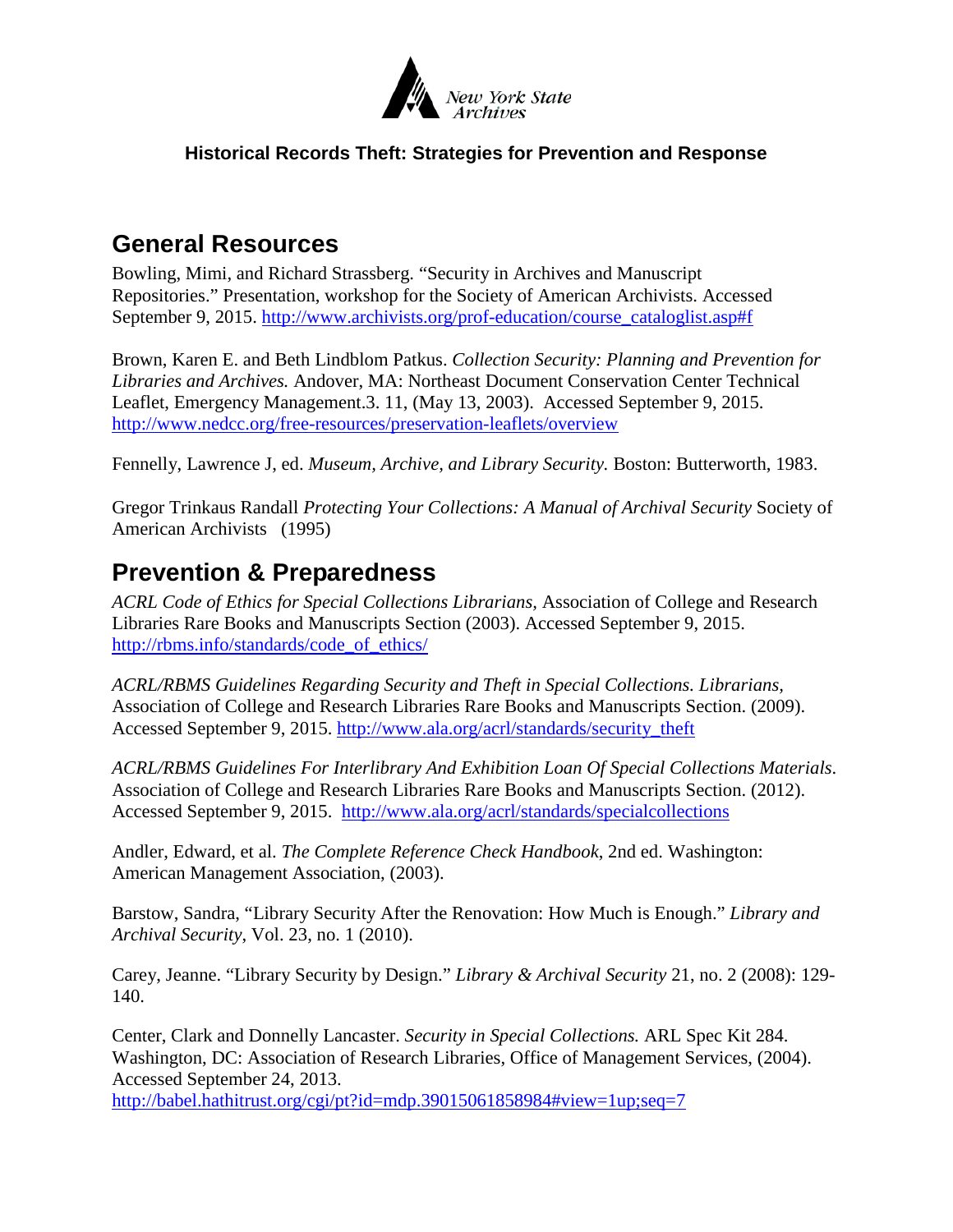Foley, Alison M. "Can One Man Make a Difference?: An Analysis of the Effects of the Crimes of Gilbert Bland on Rare Book and Special Collection Security Measures and a Review of the Evolution of Recommended Security Guidelines." Master's Thesis, University of North Carolina, 2005. Accessed September 9, 2015. [http://dc.lib.unc.edu/cdm/singleitem/collection/s\\_papers/id/735](http://dc.lib.unc.edu/cdm/singleitem/collection/s_papers/id/735)

Griffiths, Ross, and Andrew Krol. "Insider Theft: Reviews and Recommendations from the Archive and Library Professional Literature." *Library and Archival Security* 22, no. 1 (December 4, 2009).

*Guidelines on the Selection and Transfer of Materials from General Collections to Special Collections,* Association of College and Research Libraries Rare Books and Manuscripts Section. (2008). Accessed September 9, 2015.<http://www.ala.org/acrl/standards/selctransfer>

Harvey, Miles. The Island of Lost Maps: A True Story of Cartographic Crime. New York, Random House, (2000).

Honey, Gerald. *Intruder Alarms*, 3rd ed. Oxford: Elsevier, (2007).

Kahn, Miriam. *The Library Security and Safety Guide*. Atlanta: ALA, (2009).

McDade, Travis. *The Book Thief: The True Crimes of Daniel Spiegelman.* Westport, CT: Praeger Publishers, 2006.

McGinty, John. "Enhancing Building Security: Design Considerations." *Library & Archival Security* 21, no. 2 (2008): 115-127.

Sax, Joseph L. "Legal Concepts of Cultural Heritage Property." *Journal of Rare Books, Manuscripts, and Cultural Heritage* 8, no. 1 (2007): 67-74.

Cox, Richard J., Abigail Middleton, Rachel Grove Rohrbaugh, and Daniel Scholzen. "A Different Kind of Archival Security: Three Cases." *Library and Archival Security* 22, no. 1 (December 4, 2009): 33-60.

Westenkirchner, Suzy. "Integrated Library Security Systems." *Library & Archival Security* 21, no. 2 (2008): 159-167.

Wilkie, Everett C. "Weighing Materials in Rare Book and Manuscript Libraries as a Security Measure Against Theft and Vandalism." *RBM: A Journal of Rare Books, Manuscripts, and Cultural Heritage* 7, no. 2 (2006): 146-162.

Wilkie, Jr., Everett C. *Guide to Security Considerations and Practices for Rare Book, Manuscript, and Special Collection Libraries*. LLAMA, American Library Association. (2012).

Magnuson, Nancy, Joseph Rizzo, and John Graham. "The Goucher Athenaeum: Showcasing and Security Special Collections." *Library & Archival Security* 21, no. 2 (2008): 141-150.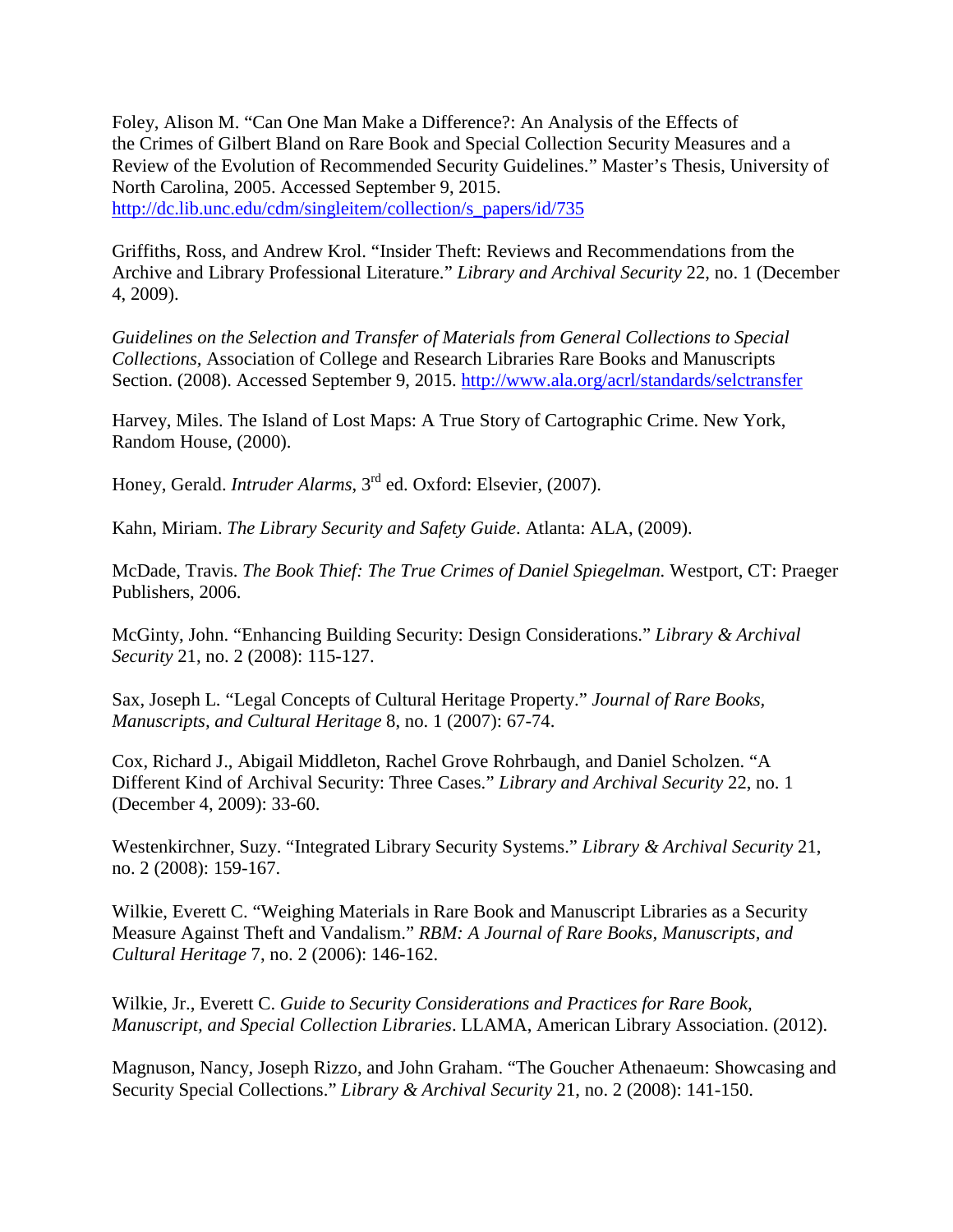# **Discovery & Response**

Allen, Susan M. "Theft in Libraries and Archives," *Journal of Library Administration*, 25:1, (1998) 3-13.

Ashton, Jean W. "Picking Up the Pieces: the Lengthy Saga of a Library Theft." *Journal of Library Administration,* Vol. 38, no. 1-2, (2003), pp. 85-94.

Faulk, Wilbur, and Laurie Sowd. *Collections Theft Response Procedures.* Los Angeles: Getty Conservation Institute, 2001. [http://www.getty.edu/conservation/publications\\_resources/pdf\\_publications/collections\\_theft\\_res](http://www.getty.edu/conservation/publications_resources/pdf_publications/collections_theft_response.html) [ponse.html](http://www.getty.edu/conservation/publications_resources/pdf_publications/collections_theft_response.html)

McDade, Travis. "Codifying Cultural Heritage: Why United States Criminal Law Suddenly Treats Our Rare Materials with Respect." *RBM: A Journal of Rare Books, Manuscripts, and Cultural Heritage* 9, no. 2 (September 1, 2008): 205-212.

McDade, Travis. "Throwing the Book: The Recent Evolution of Federal Punishment for Cultural Heritage Crimes." *Library and Archive Security*, Vol. 21, no.1 (2008).

Sax, Joseph L. "Legal Concepts of Cultural Heritage Property." *Journal of Rare Books, Manuscripts, and Cultural Heritage* 8, no. 1 (2007): 67-74.

Stark, Bruce, P. "The Archivist as Detective; or, The Case of Ledyard v. William Morgan" *American Archivist* 67, no.2 (Fall-Winter 2004): 269-292.

# **Search & Recovery**

Cheng, Rachel, Rita Bullard, and Brad Thompson. "Function over Form: Security at the Bruce T. Halle Library." *Library & Archival Security* 21, no. 2 (2008): 151-158.

Danielson, Elena S. "Archives and the Ethics of Replevin" *Journal of Information Ethics* Volume 22, Issue 2 (Fall 2013), 110-140

Denver Public Library. "Help Identify Mystery Stolen Photographs: Recovered James Lyman Brubaker Photographs, Are They Part of Your Institution?" Flickr photo album. <http://www.flickr.com/photos/dplwesternhistory/sets/72157623286262023/>

National Archives and Records Administration. "Recover Lost and Stolen Documents: Help the National Archives Recover Lost and Stolen Documents" National Archives and Records Administration. Accessed September 9, 2015.<http://www.archives.gov/research/recover/>

Professional Autograph Dealers Association. "PADA Code of Ethics and Conduct." Professional Autograph Dealers Association. Accessed September 9, 2015. [http://padaweb.org/display\\_page.php?cid=10](http://padaweb.org/display_page.php?cid=10)